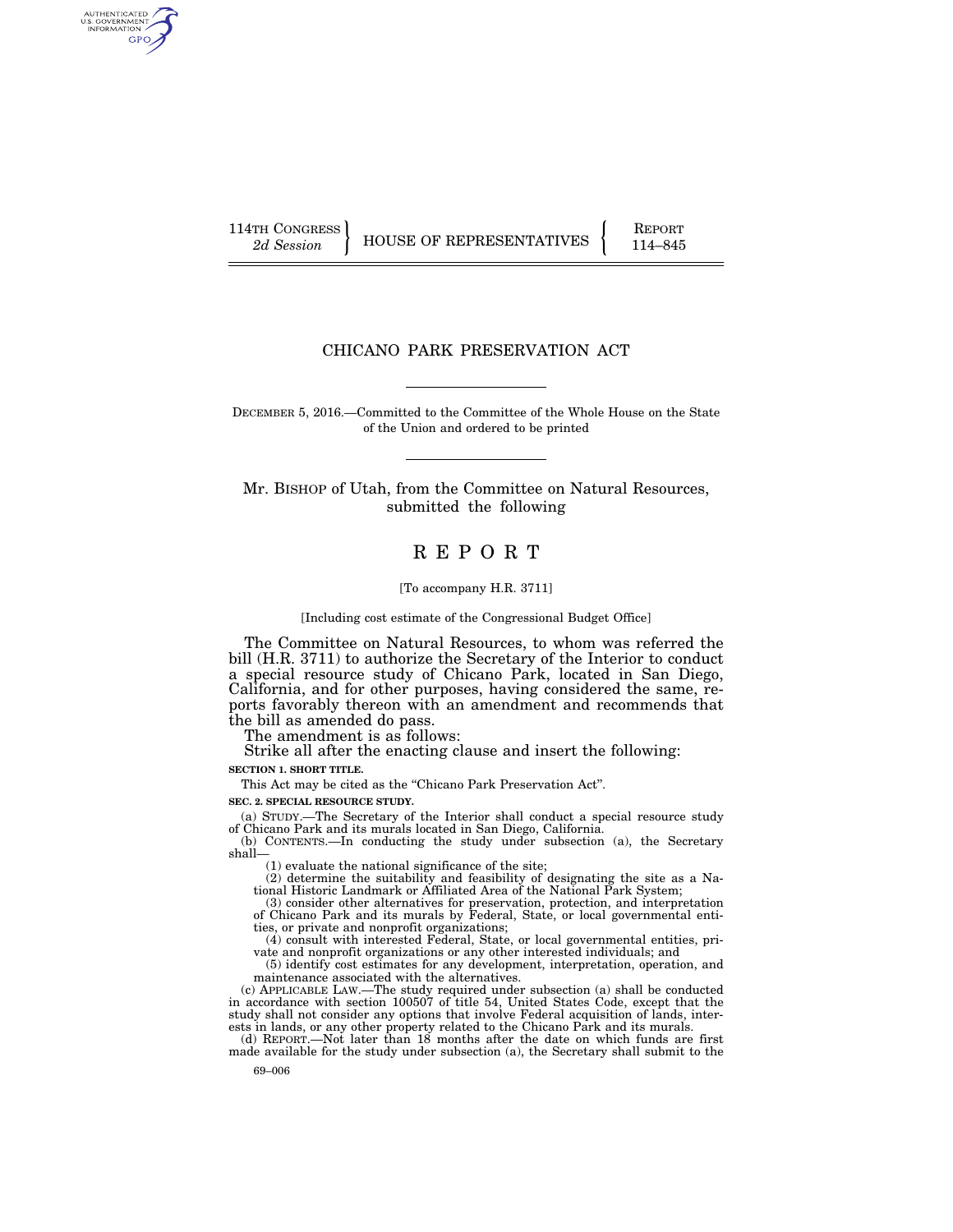Committee on Natural Resources of the House of Representatives and the Committee on Energy and Natural Resources of the Senate a report containing the results of the study and any conclusions and recommendations of the Secretary.

#### PURPOSE OF THE BILL

The purpose of H.R. 3711 is to authorize the Secretary of the Interior to conduct a special resource study of Chicano Park, located in San Diego, California.

# BACKGROUND AND NEED FOR LEGISLATION

Located in the Barrio Logan community of San Diego, Chicano Park is a 7.4 acre parcel known for its display of nearly fifty vibrant murals depicting the history of Chicano culture and the Chicano Civil Rights Movement. Residents secured the creation of the park in 1970 by protesting the construction of a parking lot on vacant land the city previously promised for the development of a community park. After successfully taking over the land, artists painted dozens of vibrant murals on the pillars and ramps of the San Diego-Coronado Bay Bridge located in the park, creating the largest concentration of Chicano murals in the world.

H.R. 3711 authorizes the Secretary of the Interior to evaluate the national significance of Chicano Park and determine the suitability and feasibility of designating it as a National Historic Landmark or Affiliated Area of the National Park System through a special resource study. The bill specifically prohibits the Secretary from considering any options that result in the Federal acquisition of Chicano Park.

# COMMITTEE ACTION

H.R. 3711 was introduced on October 8, 2015, by Congressman Juan Vargas (D–CA). The bill was referred to the Committee on Natural Resources, and within the Committee to the Subcommittee on Federal Lands. On November 15, 2016, the Natural Resources Committee met to consider the bill. The Subcommittee was discharged by unanimous consent. Congressman Rob Bishop (R–UT) offered an amendment designated #1 to the bill; it was adopted by unanimous consent. No further amendments were offered, and the bill, as amended, was ordered favorably reported to the House of Representatives by unanimous consent on November 16, 2016.

## COMMITTEE OVERSIGHT FINDINGS AND RECOMMENDATIONS

Regarding clause  $2(b)(1)$  of rule X and clause  $3(c)(1)$  of rule XIII of the Rules of the House of Representatives, the Committee on Natural Resources' oversight findings and recommendations are reflected in the body of this report.

# COMPLIANCE WITH HOUSE RULE XIII

1. Cost of Legislation and Congressional Budget Act of 1974. With respect to the requirements of clause  $3(c)(2)$  and (3) of rule XIII of the Rules of the House of Representatives and sections 308(a) and 402 of the Congressional Budget Act of 1974, the Committee has received the enclosed cost estimate for the bill from the Director of the Congressional Budget Office: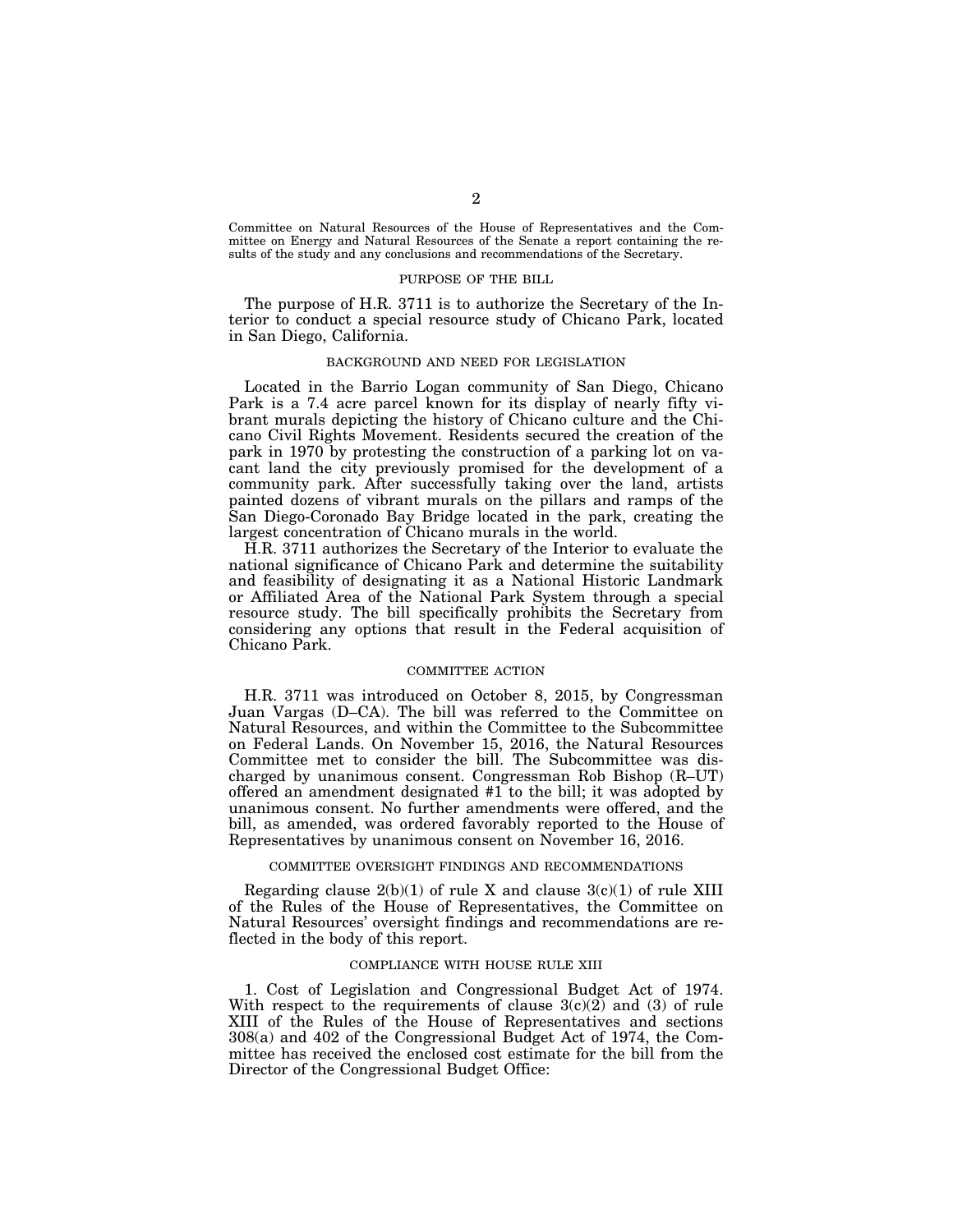# U.S. CONGRESS, CONGRESSIONAL BUDGET OFFICE, *Washington, DC, November 29, 2016.*

Hon. ROB BISHOP,

*Chairman, Committee on Natural Resources, House of Representatives, Washington, DC.* 

DEAR MR. CHAIRMAN: The Congressional Budget Office has prepared the enclosed cost estimate for H.R. 3711, the Chicano Park Preservation Act.

If you wish further details on this estimate, we will be pleased to provide them. The CBO staff contact is Jon Sperl.

Sincerely,

#### KEITH HALL.

# Enclosure.

# *H.R. 3711—Chicano Park Preservation Act*

H.R. 3711 would require the National Park Service (NPS) to conduct a special resource study of the Chicano Park located in San Diego, California. (The park and its murals depict the history of Chicano culture and the Chicano Civil Rights Movement.) The study would determine whether the site meets NPS criteria for inclusion in the National Park System. Based on information provided by the NPS, CBO estimates that implementing the legislation would cost \$250,000 over the 2017–2021 period; such spending would be subject to the availability of appropriated funds.

Enacting the legislation would not affect direct spending or revenues; therefore, pay-as-you-go procedures do not apply.

CBO estimates that enacting H.R. 3711 would not increase net direct spending or on-budget deficits in any of the four consecutive 10-year periods beginning in 2027.

H.R. 3711 contains no intergovernmental or private-sector mandates as defined in the Unfunded Mandates Reform Act and would not affect the budgets of state, local, or tribal governments.

The CBO staff contact for this estimate is Jon Sperl. The estimate was approved by H. Samuel Papenfuss, Deputy Assistant Director for Budget Analysis.

2. General Performance Goals and Objectives. As required by clause  $3(c)(4)$  of rule XIII, the general performance goal or objective of this bill is to conduct a special resource study of Chicano Park, located in San Diego, California.

## EARMARK STATEMENT

This bill does not contain any Congressional earmarks, limited tax benefits, or limited tariff benefits as defined under clause 9(e),  $9(f)$ , and  $9(g)$  of rule XXI of the Rules of the House of Representatives.

# COMPLIANCE WITH PUBLIC LAW 104–4

This bill contains no unfunded mandates.

# COMPLIANCE WITH H. RES. 5

Directed Rule Making. The Chairman does not believe that this bill directs any executive branch official to conduct any specific rule-making proceedings.